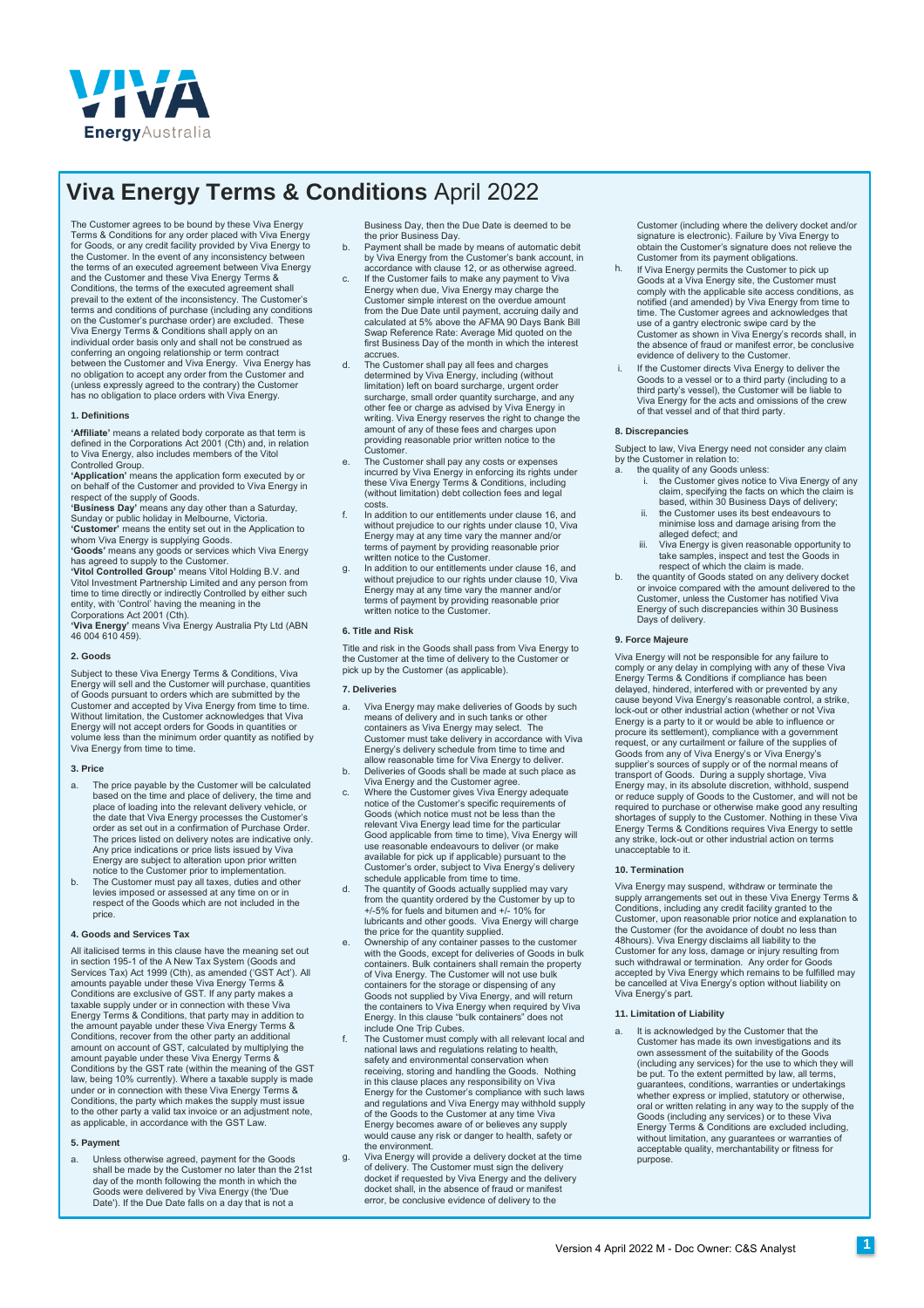

- To the extent permitted by law, the liability of Viva Energy and its Affiliates under or in connection with these Viva Energy Terms & Conditions (whether on the basis of breach of contract, breach of an express, implied or statutory guarantee or warranty, pursuant to any indemnity, negligence or otherwise) for loss or damage suffered by the Customer or any third party is limited to:
	- goods or the supply of equivalent goods; or (B) payment of the cost of replacing the goods or of in the case of goods: (A) replacement of the
	- acquiring equivalent goods, ii. in the case of services: (A) the supplying of the services again; or (B) the payment of the cost of having the services supplied again.
- c. In addition, to the extent permitted by law neither Viva Energy nor its Affiliates shall have any liability under or in connection with these Viva Energy Terms & Conditions, whether for breach of these Viva Energy Terms & Conditions, pursuant to any indemnity, negligence or any other tort, breach of statutory duty or otherwise, for any:
	- i. loss of profits, income, revenue, contracts or production;
	- ii. business interruption or increased costs in operations;
	- iii. damage to goodwill or reputation; iv. damage to plant, equipment or machinery as a result of any late delivery of Goods;
	- v. indirect losses or expenses or consequential damage whatsoever, even if such loss, expense or damage may reasonably be supposed to have been in the contemplation of both parties as a probable result of the relevant default whether suffered by the Customer or any third
- party. d. In addition, to the extent permitted by law Viva Energy and its Affiliates disclaim all liability to the Customer for loss, damage or injury (including death) resulting from the provision of services by Viva Energy and its Affiliates, except to the extent of any negligence or breach of this contract on the part of
- Viva Energy. e. Subject to clause 11(b), nothing in these Viva Energy Terms & Conditions limits any right, power or remedy the Customer may have under the Australian Consumer Law

## **12. Direct Debit Arrangements**

Drawing Arrangements<br>a The Customer ad

- a. The Customer acknowledges that, by completing the bank account details and signing the Application, moneys due to Viva Energy will be drawn from the Customer's bank account. Viva Energy will only initiate a drawing when a payment is due from you under these Viva Energy Terms & Conditions. b. If the Due Date falls on a non-Business Day, Viva
- Energy will draw the amount on the first Business Day before the Due Date, or as agreed in writing by Viva Energy.
- c. Viva Energy reserves the right to cancel the drawing arrangements at any time and to arrange with the Customer an alternate payment method upon no less than 48 hours prior written notice.
- Customer's Rights d. Subject to the Customer having arranged a suitable alternative payment method under subclause (f)(iv) below, the Customer may, by giving written notice to
	- Viva Energy: i. terminate the drawing arrangements;
	- ii. stop payment of a drawing; or iii. request changes to the amount or frequency of the drawing, providing Viva Energy receives such notice at least 48 hours days prior to the Due Date.
- e. The Customer shall immediately give notice to Viva Energy if a drawing has been completed incorrectly.
- Customer's Responsibilities
- f. It is the Customer's responsibility to ensure that: i. sufficient funds are available in the bank account to meet a drawing on the Due Date; ii. the authorisation given to draw on the bank account as completed in the Application is identical to the account signing instructions held by the financial institution where the account is
	- held; iii. Viva Energy is advised if the bank account is
	- transferred or closed; and iv. a suitable alternate payment method is
	- arranged if the drawing arrangements are cancelled either by the Customer, the nominated financial institution or Viva Energy.

## **13. Change in Customer details**

The Customer must immediately notify Viva Energy in writing of any change to the Customer's name, address and other account details provided in the Application, including any change of director, other office-holder or GST status

#### **14. Commissions**

The Customer acknowledges that Viva Energy may give or receive commissions, volume discounts, fees and other benefits in connection with the supply of Goods to the Customer.

## **15. Assignment**

Neither party may, assign any of its rights, or transfer by novation any of its rights and obligations under these Viva Energy Terms & Conditions to any person or persons, without the prior written consent of the other party which may be withheld by the other party acting reasonably.

### **16. Variation**

Viva Energy reserves the right to vary these Viva Energy Terms & Conditions at any time, in its absolute discretion, by giving the Customer not less than 14 days' notice in writing.

#### **17. General**

- a. These Viva Energy Terms & Conditions are governed<br>by the laws in force in the State of Victoria, and any<br>proceedings arising out of these Viva Energy Terms<br>& Conditions shall be determined by a court of<br>competent jurisd
- b. If these Viva Energy Terms & Conditions are entered into by an agent acting for or on behalf of the Customer, whether such agency is disclosed or undisclosed, then such agent shall be liable (as well as the Customer) not only as agent but also as principal for the performance of all the obligations of the Customer.
- c. If the Customer carries on business as a trustee, the Customer is bound by the terms and conditions of these Viva Energy Terms & Conditions both as trustee and in its own capacity.

## **Privacy Declaration**

By applying to Viva Energy Australia Ltd ('Viva Energy') for<br>a Viva Energy account or to act as guarantor in relation to<br>a Viva Energy account, the Customer/Guarantor, as<br>applicable ('we') will be providing personal inform Viva Energy. We acknowledge that this personal information, and any other personal information Viva Energy collects, or has collected about us ('personal information') will be used by Viva Energy to enable it to assess our application for a Viva Energy account or to act as guarantor in relation to a Viva Energy account, and if the application is approved, for the subsequent administration of the Viva Energy account. We consent to Viva Energy using and disclosing our

personal information for this purpose and acknowledge that without this information Viva Energy may be unable to process or accept the application or administer the Viva

Energy account. We consent to Viva Energy (and any of its Australian and overseas related bodies corporate and associated entities) using or disclosing our personal information for each of the following additional purposes: wing additional purposes:

- performing administrative tasks and managing
- business operations; • telling me about products or services of Viva Energy
- and other organisations;
- product development and research; and

risk assessment, management and modelling.

We understand that Viva Energy may disclose or personal information, to:

- its related bodies corporate and associated entities;
- other organisations that have the right to use Viva Energy trademarks;
- credit reporting agencies and credit providers;
- organisations providing processing and other support functions to credit providers;
- service providers (including delivery companies, mail houses and debt collectors);
- any programme managers, bonus partners and rewards suppliers involved in any loyalty program associated with Viva Energy; and

 other organisations to which Viva Energy is required by law, or authorised by us, to disclose our personal information,

and subject to the Privacy Act 1988, we consent to the disclosure, use and transfer of our personal information between these organisations, which may be overseas, but only for use in connection with any of the purposes that Viva Energy are authorised to use our personal information.

Subject to the Privacy Act 1988, we acknowledge that we may request to access our personal information collected and held by Viva Energy (and its related bodies corporate and associated entities) by contacting:

> By email: TellVivaEnergy-au@vivaenergy.com.au In writing: Viva Energy Privacy Officer, GPO Box 872K, Melbourne Vic 3001 Telephone: 13 16 18

We authorise Viva Energy to make any enquiries (including obtaining a credit report) concerning our credit worthiness or as to the accuracy of the information provided in this application. We consent to any credit report concernin[g us being made available to Viva Energy](mailto:TellVivaEnergy-au@vivaenergy.com.au)  for the purposes of assessing this application for a Viva Energy account. We authorise Viva Energy to use that report or any information derived from that report in assessing this application and for any purposes permitted under the Privacy Act 1988. Further, we authorise Viva Energy to disclose and receive personal information to and from a credit reporting agency, and make such additional checks that Viva Energy deems necessary, for the continued assessment of our creditworthiness. All personal information collected by Viva Energy will be treated in accordance with the Privacy Act 1988 (Cth) and Viva Energy's Privacy Policy (at vivaenergy.com.au), as amended from time to time.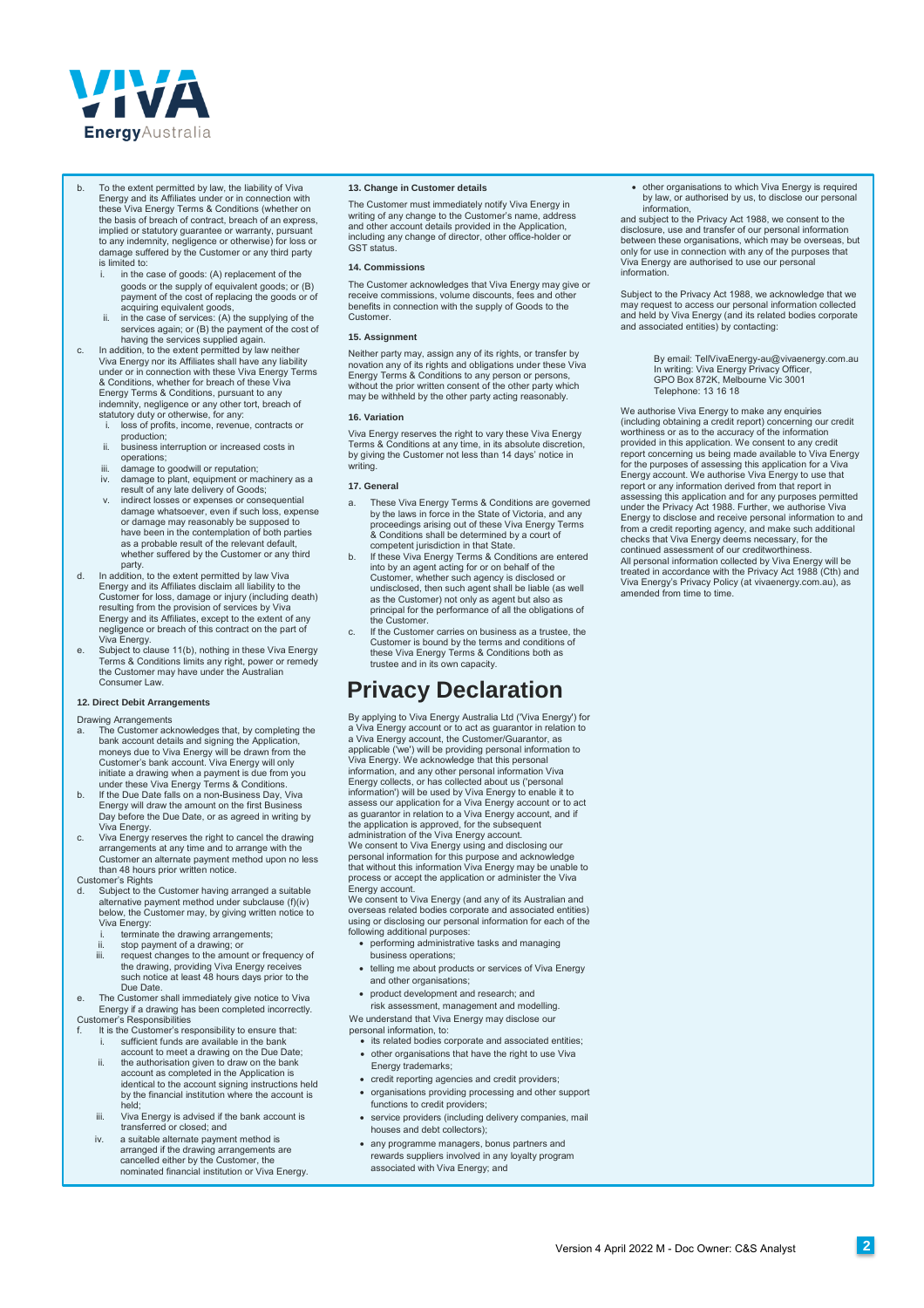

## **Additional Viva Energy Terms & Conditions For Goods Delivered Over Water**

## April 2022

Where Goods are delivered over water, these additional Viva Energy Terms & Conditions will also apply and will prevail to the extent of any inconsistency with clauses 1 through to 17 of the Viva Energy Terms & Conditions.

## **1. Definitions**

**"Bunkering Commitment"** means a request for the supply of Goods from a Customer.

**"Commitment"** means a Bunkering Commitment or a<br>Nomination or any other commitment or nomination<br>governed by the Viva Energy Terms & Conditions.<br>**"Delivery Port"** means the port or place at which Goods

are delivered under a Commitment.

**"Equipment"** means the Customer's equipment at the Delivery Port.

**"Nomination"** has the meaning given to that term in clauses 2 and 3 below (as applicable).

**"Pre-delivery Check List**" means the check list prepared<br>by Viva Energy and signed by or on behalf of Viva Energy<br>and the Customer to confirm agreement on the conditions<br>and procedures under which physical delivery of the

Goods shall take place.<br>**"Viva Energy Delivery Procedures Manual**" means a<br>manual published and updated by Viva Energy from time<br>to time regarding Delivery procedures and which is made available to the Customer on request.

## **"Viva Energy Ship Quality Assurance Guidelines"**

means standards that Viva Energy use to assess whether a vessel is fit to receive Goods in the cargo hulls. **"Spot Sale"** means a one-off Commitment for a defined volume of Goods to be delivered at an agreed location on an agreed date at an agreed price.

## **2. Lubricants Nomination Procedure**

- 2.1 The Customer or his agent shall give Viva Energy or its designated representative notice (a "Nomination") of a requirement by a vessel for delivery of lubricants specifying grades, quantities, method of delivery and expected date of arrival at a Delivery Port.
- 2.2 In addition to Nominations outlined under the provisions above, a Nomination will be considered as having been made within time when a vessel is supplied with lubricants at a Delivery Port on the
- authority of the Master of the vessel. 2.3 If the vessel has not arrived at the Delivery Port within ten days after the expected date of arrival notified pursuant to the provisions above, the Nomination will be considered as cancelled by the Customer. The Customer shall, in addition to any liability under the Viva Energy Terms & Conditions, be liable to Viva Energy for any expense incurred by Viva Energy as a result of the Nomination. If the vessel arrives earlier than the expected date of arrival notified pursuant to the provisions above, Viva Energy shall exercise reasonable efforts to supply the vessel upon request but shall not be bound to do so until the expected date of arrival.
- 2.4 Where a Nomination gives notice of a requirement by a vessel for delivery in a Delivery Port of grades of lubricants that Viva Energy cannot supply in that Delivery Port from duty-free stocks, Viva Energy may advise the Customer accordingly (which option must be exercised within a reasonable time) and upon such advice the Customer may revise the Nomination. If the Customer does not promptly revise the Nomination the Customer shall be deemed to have requested to be supplied the grades in question from duty paid stocks and the provisions of clause 4(c) below shall apply.

## **3. Fuels Nomination Procedure**

The nomination procedure for fuels will be the procedure as notified by Viva Energy to the Customer.

## **4. Additional Charges**

In addition to the prices payable for Goods, the Customer must pay the following charges:

- a. any expenses incurred as a result of the Master of the vessel or site operator rejecting the whole or any part of the delivery under a Commitment;
- b. any mooring or unmooring charges or port dues which may be incurred by Viva Energy in connection with any vessel to which Goods are delivered hereunder;
- c. if Viva Energy (not having duty-free stocks available, and the Customer first having been advised

that this is the case) delivers to the Customer from duty paid stocks, the amount of such duty;

- d. any of the additional charges described at clause 10 below as applicable;
- additional costs incurred by Viva Energy in respect of deliveries made under the Viva Energy Terms & Conditions, including any Commitment; and
- **f.** any expenses and delivery costs or charges incurred by Viva Energy as a result of the Customer Site, Delivery Port or the vessel being or being deemed to be unsuitable or unacceptable according to Viva Energy Delivery Procedures Manual (as amended from time to time) in Viva Energy's reasonable opinion.
- g. Form 43s as defined under The Customs Act 1901 Section 129. Preparation and submission of Form 43's are the responsibility of the receiving vessels master, owner or agent. Viva Energy Australia Pty Ltd as Supplier is not authorised to submit Form 43's or otherwise make application to the Collector of Customs on behalf of the Receiving Vessel. The Supplier shall provide relevant details of Product volume and value to the Buyer or its nominated representative for subsequent preparation and submission of the Form 43 by the Buyer or its nominated representative. In the event that the Buyer requires the Supplier to prepare the Form 43, then the Supplier shall do so for which a charge of AUD100 per Form43 will be payable. The Supplier shall not be responsible for submitting or otherwise making application to a Collector under any circumstance.

## **5. Delivery/Pick up**

Where Goods are required to be delivered into a Customer's vessel:

- a. Where such option is available at the Delivery Port, deliveries hereunder shall be made in accordance with instructions given by the Customer or its accredited representative or the Master of the vessel if agreed before commencement of delivery by Viva Energy.
- b. Delivery will be made during Viva Energy's normal working hours unless required at other times and permitted by port regulations, in which event the Customer must (if required by Viva Energy) reimburse Viva Energy for all additional expenses incurred by Viva Energy.
- The vessel will be bunkered as promptly as circumstances permit, but Viva Energy shall not be liable for any loss, expense, damage, delay or demurrage whatsoever which may be suffered by the Customer as a result of any delay arising from congestion affecting Viva Energy's facilities, howsoever caused.
- d. Viva Energy shall not be required to deliver into any of the vessel's tanks Goods for the export of which a Government permit is required and has not been obtained by the Customer or the Customer's accredited representative.
- e. For delivery into vessels, unless otherwise agreed the Customer shall not be entitled to receive Goods other than into tanks usually used as the fuel/lubricant bunkers of the vessel to which the delivery is to be made.
- The Customer acknowledges that it is the sole responsibility of the Customer or the Customer's nominated representative to notify Viva Energy of any estimated time of arrival deviations associated with the delivery of the Goods. Any changes to the supply of Goods resulting from a deviation, which was not notified, will incur extra cost to the Customer, and the Customer shall indemnify Viva Energy for and against all costs incurred by Viva Energy as a result of the failure to notify Viva Energy of the deviation in the estimated time of arrival.

g. For bulk Goods delivered by barge, the minimum receiving rates must be in accordance with Clause 10.9. Without limiting any other rights of Viva Energy under these terms and conditions or at law, where these minimum receiving rates are not met, Viva Energy may: (i) charge the Customer additional charges equivalent to the costs incurred by Viva Energy for the additional time taken in excess of time taken based on the minimum receiving rates; and/or (ii) at any time during the bunkering operation terminate the bunkering operation without penalty and the Customer will be required to pay for equivalent to USD50 per metric tonne of the amount short delivered against the Commitment.

## **6. Health, Safety & Environment Requirements**

6.1a. In any case where delivery is ex-barge, the Customer must provide free of cost to Viva Energy a clear and safe berth for the barge(s) alongside the vessel's receiving lines and the assistance of qualified staff to secure the barge(s) moorings. The receiving vessel should provide a safe access to the barge. This safe access means the use of the accommodation ladder. If the position of the lighter does not fit with the position of the accommodation ladder a pilot ladder should be rigged up. The receiving vessel is responsible for a safe access to and from the lighter. Vessels, including tankers, will be bunkered in turn as promptly as circumstances permit but Viva Energy shall not be liable for demurrage or for any loss, expense, damage or delay due to congestion at the terminal or to prior commitments of available barges, or when in Viva Energy's opinion clear and safe berth or the assistance of qualified staff to secure moorings is unavailable.

b. Subject to prior express written permission by Viva Energy to board Viva Energy's delivering vessel (such permission may be withheld at Viva Energy's sole discretion), no person (including any person from the receiving vessel) is permitted on board Viva Energy's delivering vessel at any time before, after or during delivery, for any reason. Viva Energy may refuse access to Viva Energy's delivering vessel until and unless Viva Energy is satisfied that there is and will be safe access.

c. Access by independent surveyors to Viva Energy's delivery vessel is subject to Viva Energy' prior express written permission (which may be withheld at Viva Energy's sole discretion). Viva Energy may grant access by water taxi or launch boat if it has been assessed by Viva Energy as safe.

- 6.2 If in the course of any delivery under the Viva Energy Terms & Conditions, including any Commitment there is any escape or spillage of Goods: a. The Customer agrees that, if a Pollution Event
	- occurs before, during or after delivery of the Goods, Viva Energy may at its sole discretion take reasonable steps to control and terminate the Pollution Event, contain and remove the escaped Goods and clean the affected area. The Customer must afford Viva Energy its reasonable co-operation in implementing steps under this clause. If the Pollution Event is caused by an act or omission of the Customer, its servants or agents (other than Viva Energy), the Customer must indemnify Viva Energy for the cost of any steps taken under this clause. In this clause, "Pollution Event" means any occurrence as a result of which the Goods escaped onto or into land or water
	- b. The Customer must supply Viva Energy with any documents and information concerning the Pollution Event or any programme for the prevention thereof as are requested by Viva Energy or are required by law or regulations
- applicable at the Delivery Port. 6.3 The Customer shall be fully responsible for the proper use, maintenance and repair of the Equipment. The Customer will immediately inform Viva Energy of any defects, ruptures, spills or other problems with or related to the Equipment, which occur during the delivery process.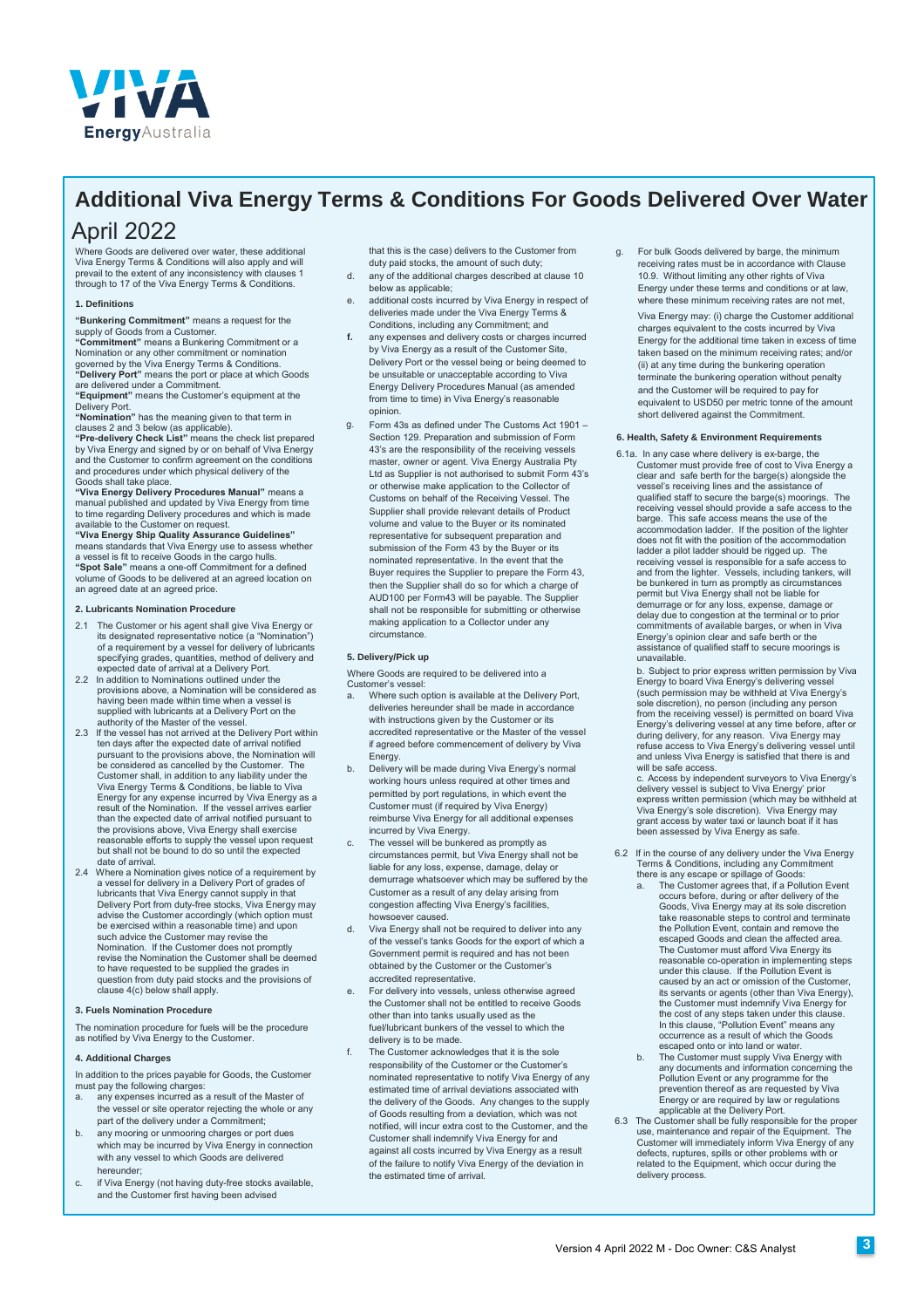

- 6.4 The Customer must provide ready and safe means of access to the Equipment for delivery of the Goods at the Delivery Port and must not obstruct access to the Equipment for delivery. Delivery will not commence until such time as the Pre-delivery Check List has been jointly and satisfactorily completed and signed by or on behalf of both Viva Energy and the Customer.
- 6.5 Viva Energy and the Customer represent to each other that they are in compliance with all applicable laws and government regulations with respect to the environment and that they have policies of environmental responsibility in place concerning their respective Goods processes.
- 6.6 The Customer acknowledges that it is the sole responsibility of the Customer to provide appropriate, safe and fit for purpose bunker hose connections on its vessel and that Viva Energy has the right to not deliver Goods to the Customer pursuant to a Commitment, if in the opinion of the Viva Energy, such connections have not been made available. In the event that Viva Energy elects, pursuant to this clause 6.6, to not deliver to the Customer, the Customer shall indemnify Viva Energy for and against all costs incurred by Viva Energy as a result of the non-delivery including but not limited to barge charter costs, fuel pump back costs and any additional labour and/or overtime charges. Further, Viva Energy will not be liable for any costs or losses incurred or suffered by the Customer as a result of the election by Viva Energy, pursuant to this clause 6.6, to not deliver Goods to the Customer. 6.7 Notwithstanding any other provision in the Viva
- Energy Terms & Conditions to the contrary, Viva Energy is not obliged to deliver any Goods to the Customer pursuant to a Commitment if in the opinion of Viva Energy the Delivery Port, Customer Site or vessel is or is deemed to be unsuitable according to the Viva Energy Delivery
- Procedures Manual (as amended from time to time). 6.8 The Customer acknowledges that approval must be obtained from Viva Energy prior to deliveries into a vessel's cargo hull. Approval can only be granted after Viva Energy or its agent has conducted an inspection. Viva Energy, or its agents, will conduct such inspection using the Viva Energy Ship Quality Assurance Standards as amended from time to time. Viva Energy has the right not to deliver Goods to the Customer pursuant to a Commitment if such approval has not been obtained.
- 6.9 The Customer acknowledges that it is the sole responsibility of the Customer to ensure that the Delivery Port is suitable for road tanker deliveries<br>and to notify Viva Energy of any special conditions<br>applying at the Delivery Port in relation to road<br>tanker deliveries. If Viva Energy is not able to<br>deliver Goods by r available at the Delivery Port are or are deemed to be unsuitable according to the Viva Energy Delivery Procedures Manual (as amended from time to time) for delivery by road tanker, Viva Energy has the right to not deliver Goods to the Customer pursuant to a Commitment. In the event that Viva Energy elects, pursuant to this clause 6.9, to not deliver to the Customer, the Customer shall indemnify Viva Energy for and against all costs incurred by Viva<br>Energy as a result of the non-delivery including but Energy as a result of the non-delivery including but not limited to fuel pump back costs and any additional labour and/or overtime charges. Further, Additional labour and/or overtime charges. Further,<br>Viva Energy will not be liable for any costs or losses incurred or suffered by the Customer as a result of the election by Viva Energy, pursuant to this clause 6.9, to not deliver Goods to the Customer.

## **7. Risk & Title**

- 7.1 Property in and risk of the Goods supplied to the Customer shall pass from Viva Energy to the Customer:
	- a. in the case of bulk Goods, as the Goods pass the flange connecting the delivery facilities provided by Viva Energy with the receiving facilities provided by the Customer; and
	- b. in the case of packed Goods, at the time of delivery to the vessel or other delivery location (which for the avoidance of doubt in relation to Goods delivered on pallets will be deemed to have occurred at the time the pallets are made ready for off-loading at the relevant location by the vehicle driver).
- 7.2 The responsibility for connecting the delivery facilities provided by Viva Energy to the receiving facilities provided by the Customer shall be in accordance with the custom of the Delivery Port.

## **8. Measurement/Quantity and Samples/Quality Claims**

- 8.1 The quantity of Goods delivered shall be measured and calculated in accordance with the ASTM –IP Petroleum Measurement Tables or the methods of any other recognised standards authority at the discretion of Viva Energy.<br>8.2 For bulk fuel Goods only, Viva Energy shall take four
- 8.2 For bulk fuel Goods only, Viva Energy shall take four<br>primary samples of each grade of bulk fuel delivered from<br>which Viva Energy shall take two representative samples.<br>The Customer or Customer's accredited representat samples are taken for quality purposes ("quality samples"). The fourth sample is known as the MARPOL Control Sample. One sealed quality sample and the MARPOL Control Sample shall be handed to the Master of the vessel receiving the Goods and the other two quality samples retained by Viva Energy for a 30 day period or the minimum period allowable under applicable law, whichever is the longer, from the date of delivery in a safe place where they will not deteriorate. At the end of the said period the remaining quality samples may be discarded unless the Customer has made a complaint or claim within the said period, in which case one of the samples shall be retained by Viva Energy for its own use and the other sample shall be retained by Viva Energy for analysis by the expert referred to in clause 8.3 below.
- 8.3 Any dispute as to quantity or quality of Goods delivered under a Commitment shall, save for in instances of manifest error or fraud, be determined finally and conclusively by an expert appointed jointly by the Customer and Viva Energy or, if they cannot agree to such an appointment, then an expert appointed by the President for the time being of the Institute of Petroleum in Australia. Save that, any dispute relating to analytical results after receipt of product / bunkers, the procedures described in EN ISO 4259 for resolving the dispute, and interpretation of the results based on the test method precision, shall apply. Viva Energy will not settle disputes on the basis of a single analytical result for any product supplied.

## **9. Restrictions**

- 9.1 To the extent that Goods are sold or to be sold to the Customer on a duty or tax exempt basis, the Customer must comply with all local requirements and must execute all such documents necessary to permit the sale on such basis, including any declarations on use of the Goods. To the extent that a claim is made by any authorities against Viva Energy on the basis that such Goods was liable for duty or taxes and such claim arose partly or wholly due to the action, omission or fault of the Customer (including any use of Goods in domestic waters), then the Customer shall indemnify Viva Energy against any claims, losses, costs, damages, liabilities fines, penalties and expenses attributable to such action,
- omission or fault of the Customer. 9.2 Unless otherwise agreed the Customer represents and warrants that the Marine lubricants supplied will be used solely for the lubrication requirements of the vessel to which they are delivered or of other vessels owned or managed by the Customer.

## **10. Spot Sale Special Conditions**

- 10.1 **Application:** This clause 10 applies to Spot Sales. Where there is any inconsistency between this clause 10 and the other terms of the Viva Energy Terms & Conditions the terms of this clause 10 shall apply.
- 10.2 **Price:** The price payable by the Customer shall be based on delivered volume of 10%+/- of the order volume confirmed by Viva Energy (**"Confirmed Volume"**). Where the delivered volume is less than the Confirmed<br>Volume, Viva Energy reserves the right to charge the<br>Customer any cost incurred as a result of the failure to<br>accept the Confirmed Volume. Where the Customer subsequently revises their order volume and so their revised Confirmed Volume is in excess of 10% of the original Confirmed Volume, Viva Energy reserves the right to recover the cost of the excess volume delivered. The cost of the excess volume delivered will include the price of the excess volume and any cost incurred by Viva Energy associated with the transport, delivery and other arrangement required to supply the excess volume to the Customer.
- 10.3 **Delivery Window and Validity:** The Delivery Window is 48 hours on either side of 12.00pm, on the date agreed in the Commitment between Buyer and Viva Energy. For arrival outside of this time period, Viva Energy will use its best endeavours to commence deliveries in accordance with the Customer's disclosed preference, Viva Energy may commence a delivery at any time within the delivery window at its sole discretion and without penalty. In the event that the Buyer vessel is not available to be supplied within the Delivery Window, Viva Energy may at its sole discretion and without penalty cancel the Commitment. Viva Energy also reserves the right to revise the price for deliveries made outside the delivery window.
- 10.4 **Currency:** Sale of Goods to the Customer is made in AUD\$ per litre for duty applicable deliveries (unless otherwise specified). It is the sole responsibility of the Customer to provide suitable evidence to Viva Energy of the duty free status of any bunker sale. Failure to do so may result in duty, excise and any other applicable tax, levy or government charge being charged with respect to the sale (**"Duty"**), and in such instance: (a) the Duty shall be added to the price and be payable by the Customer; and (b) Viva Energy shall not be liable to subsequently refund any such tax, duty, excise, levy or government charge to the Customer.
- 10.5 **Taxes:** Viva Energy will provide Buyers with the Australian Tax Office Commercial Guide for Bunker Fuel and Commercial Shipping (the Guide). When placing orders Buyers will make a declaration to Viva Energy advising the Tax status of the bunker based on their reading and understanding of the guide. Viva Energy will rely on this declaration when confirming the order and for invoicing of the bunker sale. The onus for proving the Tax status will sit solely with the Buyer. In the event that a Buyer wishes to change the Tax status after the issue of the invoice by Viva Energy, the Buyer must make a new declaration basis their understanding of the Guide. Viva Energy will charge an invoice cancellation and re-issue administration charge equivalent to USD50/Invoice in this event.
- 10.6 **Conversions:** For the purpose of calculating Excise where applicable the following conversions rates will apply: MGO: 1183 Litres to a MT MFO: 13031 Litres to a MT VLSFO: 1123.596 Litres to a MT
- 10.7 **Delivery details:** Supply of the Goods is made on the basis that all bunkers must be delivered into the ship's bunker tanks/lines and not cargo tanks, unless otherwise confirmed by Viva Energy together with a CoBRA confirmation number by Viva Energy. Delivery in all cases shall be made subject to safe bunkering practices as determined by Viva Energy or its agents at its sole discretion. Where product quality is a concern this must be communicated to Viva Energy by the Customer at the time Customer places an order for Goods (i.e. a Commitment) and the Commitment shall then be subject to the Goods in accordance with the specifications (at clause 10.10 below) at the time of delivery.
- 10.8 **[Cargo Operations](http://www.sydneyports.com.au/port_opertaions/wave_wind_and_tide)**
	- a. **[Geelong deliveries:](http://www.sydneyports.com.au/port_opertaions/wave_wind_and_tide)** For all barge deliveries made ex. Geelong, minimum delivery required will be 250MT, smaller deliveries may be
	- b. made at Viva Energy's sole discretion. **Melbourne deliveries:** Deliveries can be completed 24/7.
	- c. **Sydney deliveries:** Deliveries can normally only be conducted in daylight hours. The Port at its sole discretion may grant a night bunkering permit upon application on a case by case basis. All night time bunkers will incur overtime charges.
	- d. **Port Botany deliveries:** Deliveries cannot be made if conditions exceed the following voyage parameters: Sea state/Swell for passage (as published on Sydney Ports website): http://www.sydneyports.com.au/
		- port\_operations/wave\_wind\_and\_tide significant wave height: maximum 2 meters (as measured at Botany Bay offshore buoy)
		- ii. average wave period: greater than 3 seconds
	- e. **Botany Bay:** Latest departure time of the Barge from Botany Bay is 1700 hours. Viva Energy reserves the right to charge the Customer overtime charge for departures of the Barge from Botany Bay after 1700 hours.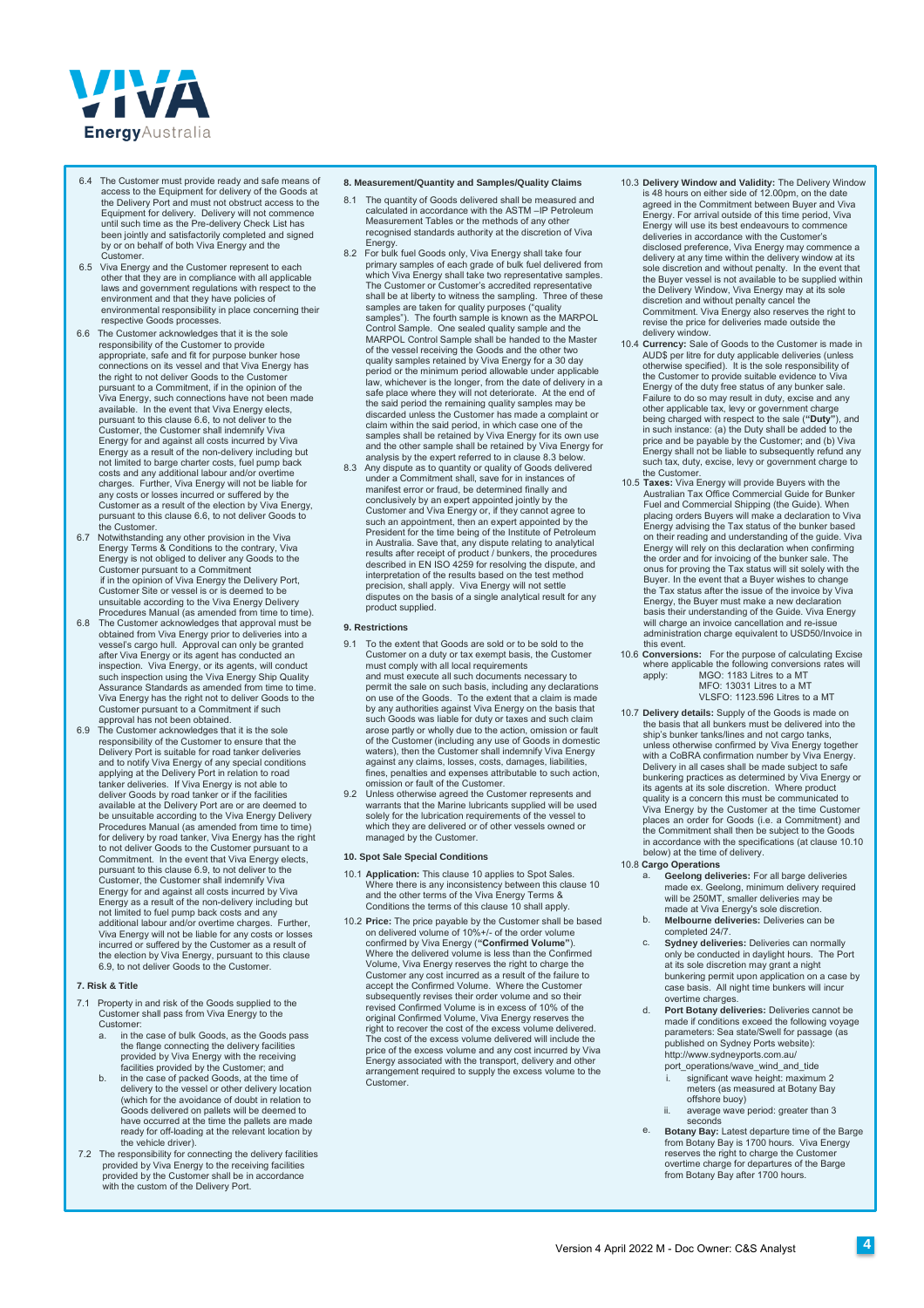

- f. **Dampier:**
	- Due to Viva Energy's Workplace Agreement Policy, bunkermen can only work a maximum of 12 hours per day in Dampier. Because of this, deliveries should commence and conclude at the times agreed by both parties to avoid short<br>deliveries. Viva Energy shall not be liable for any short deliveries resulting from any delays to bunkering operations outside the direct control of the bunkermen.
	- ii. Orders must be confirmed in writing to Viva Energy by the Customer before 11.00am Eastern Standard Time of the previous<br>working day of delivery. Quantities delivered<br>need to be within +/-5% range of the<br>confirmed volume. If any quantity change or<br>cancellation needs to be made by the Customer, written notification of at least 24 hours prior to the confirmed ETA must be provided to Viva Energy. If notice of the quantity change is received within 24 hours prior to the confirmed ETA, Viva Energy reserves the right to impose an additional charge of up to 10% of the value of the ordered volume or if the variation is for an increased volume, the total ordered quantity inclusive of the additional volume. Confirmed orders will not be split across 2 days (unless mutually agreed by Viva Energy and the Customer upon the Customer's placement of the order).
- 10.9 Receiving rate: For barge deliveries, the Customer must notify Viva Energy, if the minimum-receiving rate of the receiving vessel is less than 350MT per hour for fuel oil, including HSFO380/180 and VLSFO, and 100MT per hour for marine gas oil. For bunkers of multiple products e.g. HSFO and MGO, then the overall average receival rate shall not be less than 250MT/hour.
- 10.10 Specifications:
	- MFO 380 Viva Energy Product Specifications (Australia) (supplied by Viva Energy) meets the requirements of ISO 8217:2010 (F) Grade RMG 380.
	- b. MFO180 Viva Energy Product Specifications (Australia) (supplied by Viva Energy) meets the requirements of ISO 8217:2010(F) Grade RMG 180.
	- c. MGO Viva Energy Product Specifications (Australia) (supplied by Viva Energy) meets the requirements of ISO 8217:2010(F) Grade DMA.
	- d. Very Low Sulphur Fuel Oil. Viva Energy Product Specifications (Australia) (supplied by Viva Energy) are available on request.

## 10.11 Overtime and delay charges:

- The following additional charges apply. a. Without limiting any other rights of Viva Energy under these terms and conditions or at law, where these minimum receiving rates are not met or the delivery period is likely in Viva Energy's opinion to exceed 5 hours, Viva Energy may:
	- i. charge the Customer additional charges equivalent to the higher of: US\$1000/ hour; and the actual costs incurred by Viva Energy for the additional time taken in excess of time taken based on the minimum receiving rates or in excess of
	- the 5 hour period; and/or at any time during the bunkering ii. operation terminate the bunkering operation without penalty and the Customer will be required to pay for equivalent to USD50 per metric tonne of the amount short delivered against the volume ordered by the Customer and any costs incurred by Viva Energy with respect to the resupply of the product to the Customer. For all deliveries effected by Barge
- b. If the relevant vessel is delayed other than due to breach of these terms and conditions by Viva Energy, or they the<br>Customer fails to take the whole amount<br>confirmed volume, Viva Energy has the<br>right charge the Customer the higher of<br>\$2,500 or actual costs incurred with respect to the delay (and including any redelivery of the Product) if the actual costs exceeds \$2,500.
- c. For deliveries not effected by Barge if relevant vessel is delayed other than due to breach of these terms and conditions by Viva Energy, or they the Customer fails to take the whole amount confirmed volume, Viva Energy has the right charge the Customer the higher of US\$500 or actual costs incurred with respect to the delay (and including any redelivery of the Product) if the actual costs exceeds US\$500.
- 10.12 Cancellation Policy: In the event that the Customer cancels a Bunkering Commitment, Viva Energy reserves the right to apply a cancellation fee based on the following scale: Cancellation >7 days prior to receiving vessel ETA

: no fee Cancellation <7 days and >5 days prior to receiving

vessel ETA : Up to USD25/MT Cancellation <5 days and >3 days prior to receiving vessel ETA : Up to USD40/MT

Cancellation <3 days prior to receiving vessel ETA Up to USD50/MT

Days notice is based on Calendar days. Volume based on contracted committed volume as agreed in the Bunkering Commitment.

10.13 Conversion of Local Charges from Local Currency to USD: Where additional charges are incurred in a currency other than USD, the other charges shall be converted to USD using the daily Hedge Settlement rate published by Reuters applicable on the day of delivery. Where the delivery commences on a day where no Reuters Hedge Settlement rate is published (Eg weekends or public holidays) then the prior working day quote shall apply.

## **eInvoice Terms and Conditions**

For Term Customers.

**1. Scope** 

- 1.1 These Terms and Conditions apply to use of the Viva Energy Australia eInvoice web programme (eInvoice) accessible via www.vivaenergy.com.au, by a customer of Viva Energy Australia Pty Ltd ABN 46 004 610 459 (Viva Energy) who has agreed to be bound by these Terms and Conditions by signing and returning an application for eInvoice access, by selecting the 'I accept' option in accordance with Clause 11, or by signing a Supply Agreement which incorporates these Terms and Conditions (Customer).
- 1.2 These Terms and Conditions operate in addition to the Viva Energy Terms and Conditions and any other document forming part of the contractual relationship between Viva Energy and the Customer (Viva Energy Contract) and any policies, disclaimers, provisions, acknowledgements or other statements which appear on eInvoice which are acknowledged or agreed to by the Customer or any of its eInvoice Authorised Users at any time. In the event of any inconsistency these various terms and conditions will be given the following order of precedence:<br>a. Viva Energy Contract:
	-
	- a. Viva Energy Contract; b. these Terms and Conditions; and c. any policies, disclaimers, provisions,
	- acknowledgements or other statements which appear on eInvoice and which are acknowledged or agreed to by the Customer or any of its eInvoice Authorised Users at any time.

## **2. Variation of These Terms & Conditions**

Viva Energy may from time to time amend, delete or supplement these Terms and Conditions. Any change takes effect from the earlier of:

a. 14 days after written notice is given; and the Customer/Accountholder selecting the 'I accept' option if notification of a change is given when accessing eInvoice.

## **3. Operation & Ownership of eInvoice**

The Customer acknowledges that elnvoice may be operated for Viva Energy by a third party as a subcontractor and that the computer systems on which eInvoice and the underlying databases are stored may be located overseas

- 3.2 The Customer agrees and acknowledges that eInvoice and the copyright in all materials on eInvoice, including but not limited to all text, information, graphics, animation, images, software and any other materials on eInvoice (Content) and the arrangement of this Content are owned by or licensed to Viva Energy. The Viva Energy trade marks on eInvoice and any other names, images and<br>logos identifying Viva Energy are proprietary trade<br>marks of Viva Energy or an affiliate of Viva Energy.<br>The Shell trade marks on eInvoice and any other names, images and logos identifying Shell and its products and services are proprietary trade marks of an affiliate of Royal Dutch Shell plc. The names and logos of other companies and products mentioned on eInvoice may be the trade marks of third parties, and are used by Viva Energy with the permission of their respective owners.
- 3.3 The Customer acknowledges that Viva Energy may change the format and content of the eInvoice site at any time, or suspend the operation of eInvoice for support or maintenance work or for any other reason, at any time without liability for any such change or suspension.

## **4. eInvoice Authorised Users**

- 4.1 During the registration process, the Customer may apply for access rights for 1 or more authorised users to eInvoice (eInvoice Authorised Users) so the eInvoice Authorised Users can access eInvoice to view copies of documents relating to the Customer's
- Viva Energy account(s), where available. 4.2 The Customer can apply to Viva Energy to vary its eInvoice Authorised Users or to add additional eInvoice Authorised Users from time to time by completing and returning the appropriate form to Viva Energy.
- 4.3 Viva Energy has sole discretion to set the number of eInvoice Authorised Users of the Customer and may reject any application from the Customer for an eInvoice Authorised User to be given access to eInvoice.
- 4.4 The Customer must ensure that the eInvoice Authorised Users are aware of and comply with these Terms and Conditions and, without limiting the other provisions of these Terms and Conditions, the Customer is responsible for all acts and omissions of the eInvoice Authorised Users.

## **5. Login ID & Password**

5.1 Viva Energy will issue the Customer with a login ID and Password for each of its eInvoice Authoris Users to enable the eInvoice Authorised Users to access eInvoice to the extent requested by the Customer.

Viva Energy may, at its discretion, provide the eInvoice Authorised Users with the ability to set their own login ID and Password within eInvoice. Viva Energy reserves the right to change or to request the Customer to change the Customer's or eInvoice Authorised Users' login ID or Password at any time.

- 5.2 The Customer must take all reasonable steps to protect the confidentiality of each login ID and Password. The Customer may not permit, and must ensure that the eInvoice Authorised Users do not permit, any other person to access eInvoice using the Customer's or an eInvoice Authorised User's login ID or Password.
- 5.3 In the event of any unauthoriseduse of the Customer's login ID and Password or any other breach of security of which the Customer becomes aware, the Customer must immediately notify Viva Energy of such unauthorised use or breach of security. The Customer will be liable for all activities carried out on the site, and any charges incurred as a result of those activities, before Viva Energy receives notification of such unauthorised use or breach of
- security. 5.4 Viva Energy may at any time cancel or suspend any login ID or Password issued to the Customer or an eInvoice Authorised User if it suspects that there has been a breach of confidentiality or security or any unauthorised use of the login ID and Password.

## **6. Reliance on Login ID & Password**

Viva Energy may act on any instructions transmitted or electronically communicated to it by, in connection with or arising from, whether directly or indirectly, the use, Password issued to the Customer or an eInvoice Authorised User. The Customer accepts full responsibility for all transactions thus made.